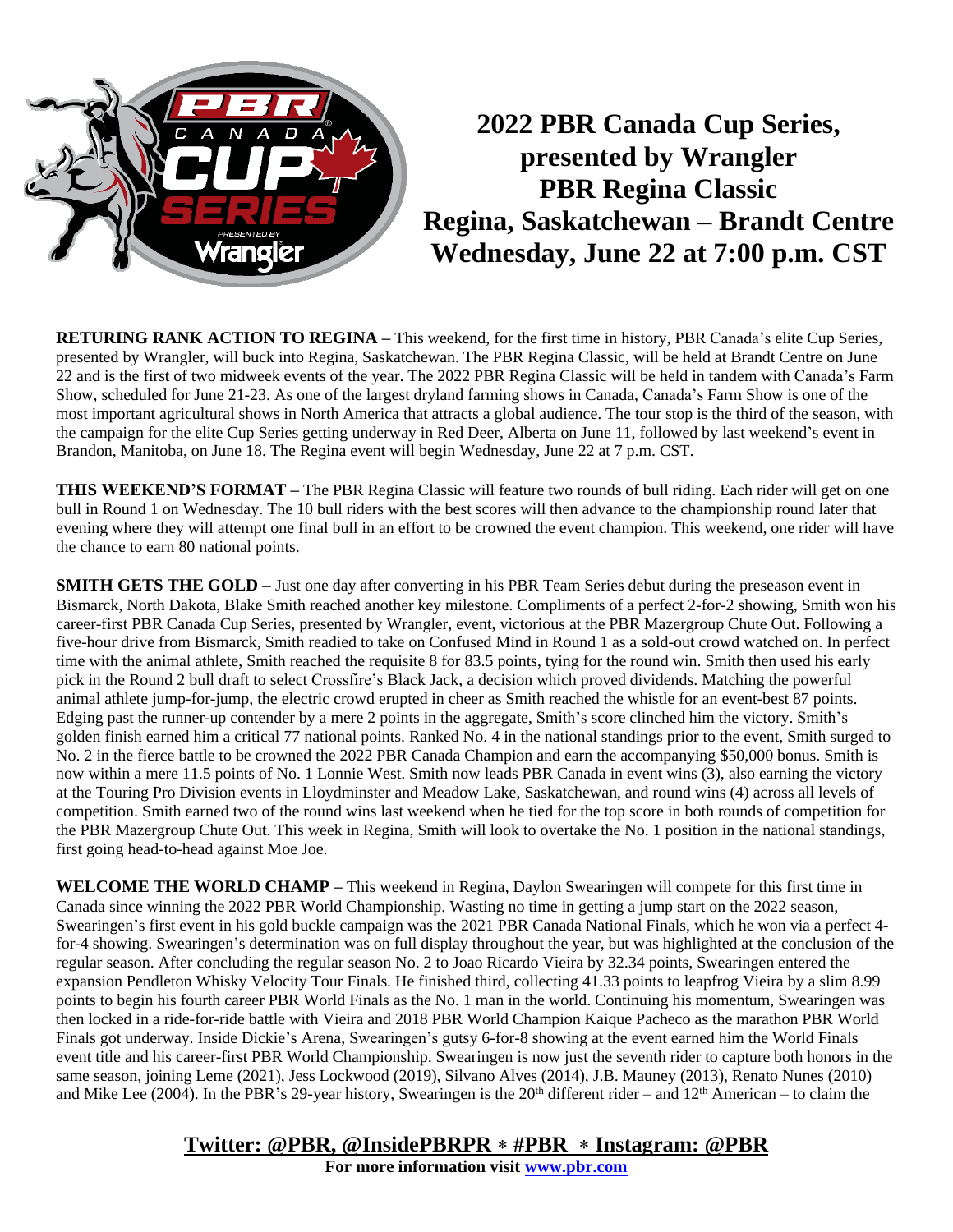PBR World Champion gold buckle. His title is the 16<sup>th</sup> time a rider from the United States has won what's been called the most difficult individual championship in professional sports, and first for a New York native. Throughout 2022, Swearingen went an impressive 26-for-60, covering 43.33% of his animal athlete opponents. He earned \$1,697,481.63, including \$1,394,000 for his career-first PBR World Championship and World Finals event win. Swearingen is now 17<sup>th</sup> in all-time money earned in PBR competition with his career earnings topping more than \$2.21 million. Since winning the PBR World Championship, Swearingen was drafted in Round 1 of the inaugural PBR Team Series Draft, presented by ZipRecruiter, and was the part of a blockbuster trade in the second round which inevitably sent him to the Carolina Cowboys. As the preseason got underway last weekend in Bismarck, North Dakota, Swearingen was integral in the Carolina Cowboys' 2-0 finish in the games, and second overall finish in the event. In Regina, Swearingen will take on Two Bit Bucking Bulls' Look At This Dude in Round 1.

**WEST REMAINS NO. 1 –** Lonnie West continued his resurgent season at the most recent PBR Canada Cup Series event in Brandon, Manitoba, going a perfect 2-for-2 to finish second and further his stronghold on the No. 1 rank in the Canadian standings. West was quick to strike in Round 1, delivering one of the event's initial qualified rides when he covered Smog for 81.5 points. Remaining laser focused, West again converted in Round 2, dominating Trump Card for 87 points. West has now covered his last four bovine athlete opponents on home soil, also going 2-for-2 during his second-place effort at the seasonlaunch Cup Series event in Red Deer, Alberta. Garnering 57.5 national points for his latest silver showing, West is now 11.5 points out front of No. 2 Smith. Eager to continue his momentum, West has drawn Flying Four Bucking Bulls' Howlin' Wolf in Round 1.

**LAMBERT CRACKS TOP 10 –** As one of the most decorated bull riders in PBR Canada history, last weekend, Zane Lambert inched one step closer to further cementing his name in the record books. Tying for fourth place alongside Jared Parsonage at the most recent Cup Series event in Brandon, Manitoba, Lambert netted 22.5 national points to crack the Top 10 in the race to be crowned the 2022 PBR Canada Champion. Already with two national titles to his name, should Lambert emerge supreme in 2022, he would tie three-time Champion Aaron Roy or winningest bull rider in Canadian history. In Brandon, as the event got underway, Lambert was upended by his Round 1 draw, brought down by Paulie Wallnutz in 4.69 seconds. Needing to rebound, Lambert was triumphant in Round 2, delivering an 84.5-point effort atop Freaked Out. Now No. 9 in the national standings, Lambert trails No. 1 West by 103 points. This week in Regina, Lambert will look to gain further ground when he first attempts Cash Me Outside in Round 1 of the PBR Regina Classic.

**PAST REGINA EVENT WINNERS –** The elite PBR Canada Cup Series, presented by Wrangler, was scheduled to travel to Regina in March 2020, however, the event was cancelled the day prior after the announcement of mass gathering restrictions due to the COVID-19 (coronavirus) pandemic. While the Cup Series has never before travelled to Regina, the Rocky Cup and Touring Pro Division visited the city three times prior. In 2006, Rocky McDonald won the Rocky Cup event in Regina, while the pair of Touring Pro Division events held in the Saskatchewan city in 2011 were won by Ty Patten and Aaron Roy.

**FAMILIAR WATERS** – Round 1 of the PBR Regina Classic will feature four rematches, with just one rider having previously made the 8. First meeting during Round 3 of the 2021 PBR Canada National Finals in Edmonton, Alberta, Todd Chotowetz covered Gandy for 82.5 points. For both Ashton Sahli and Tanner Eno they will be keen to avenge buckoffs from the 2020 season. Sahli was bested by Edge of Tomorrow in 2.69 seconds during Round 1 of the Touring Pro Division event in Ponoka, Alberta, while Finning JB Muley go the better of Eno in 7.54 seconds during Round 1 of the 2020 PBR Canada National Finals in Grande Prairie, Alberta. Aaron Roy will attempt Blue North for the second time in his career. In 2021, Blue North sent Roy to the dirt in 1.31 seconds during the Touring Pro Division event in Magrath, Alberta.

**BULL PEN** – This weekend's bull pen for the debut PBR Canada Cup Series, presented by Wrangler, event in Regina, Saskatchewan will be headlined by two-time and reigning PBR Canada Bull of the Year Happy Camper. After making his season debut in Red Deer, Alberta, in early June, Happy Camper was back to his winning ways at the most recent Cup Series event in Brandon, Manitoba. Earning his first YETI "Built for the Wild" Bull of the Event honor. Bucking in Round 2, Happy Camper was awarded an event-best 43.5-point score for his 7.64-second buckoff of 2020 PBR Canada Champion Dakota Buttar. Happy Camper will buck in the championship round of the PBR Regina Classic, alongside fellow Two Bit Bucker and 2020 PBR Canada Bull of the Year Catch My Drift, in addition to Hot Tamale and Langham Kid.

Saskatchewan will also have a presence in the bull pen, with Prince Albert's Flying Four Bucking Bulls scheduled to bring eight bovine athletes. While Finning Lil Shorty and Finning Nikki Sixx will buck in the championship round, Finning JB Muley, Duke Ka Boom, Cash Me Outside, Howlin' Wolf, Look Alive and Bobby Boucher will all be out in Round 1.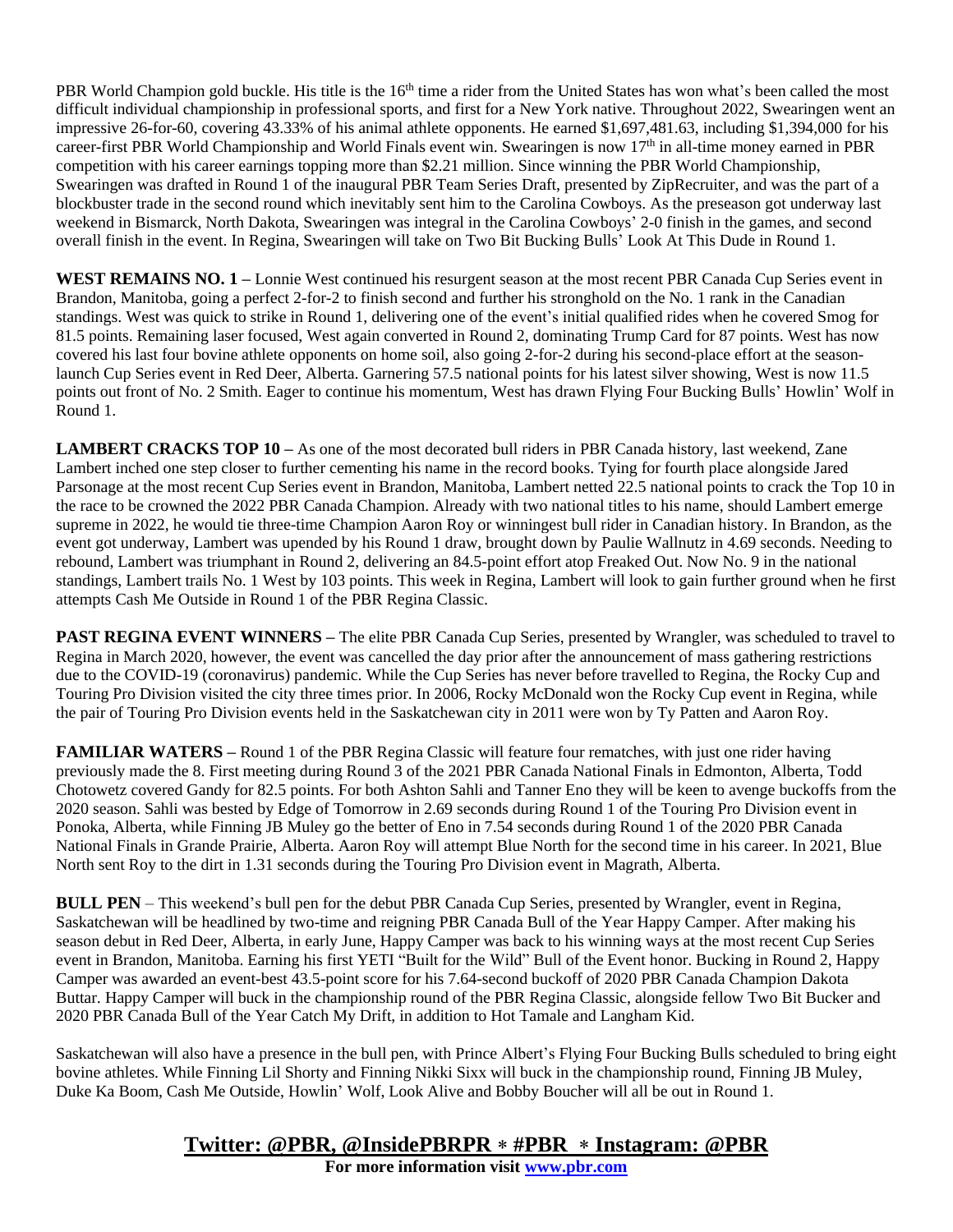**NEXT UP** – The 2022 PBR Canada Sup Series, presented by Wrangler, will next travel to Kelowna, British Columbia, and Prospera Place for the second of two midweek events on Wednesday, July 20. Action for the PBR Okanagan Challenge will get underway at 7:00 p.m. PDT.

**PROVIDING PROTECTION –** The bullfighters on hand for this weekend's event in Regina, Saskatchewan, are Tanner Byrne, Brett Monea and Ty Prescott.

#### **REGINA COMPETITORS BY COUNTRY**

**Australia (2)** – Jake Maher, Callum Miller

**Canada (21)** – Logan Biever, Dakota Buttar, Todd Chotowetz, Cody Coverchuk, Tanner Eno, Jordan Hansen, Chad Hartman, Brian Hervey, Zane Lambert, Mike Ostashek, Jared Parsonage, Brock Radford, Coy Robbins, Aaron Roy, Ashton Sahli, Tyson Salmon, Cauy Schmidt, Dawson Shannon, Blake Smith, Nick Tetz, Lonnie West.

**United States (3)** – Thor Hoefer II, Dakota Louis, Daylon Swearingen

#### **BREAKDOWN BY PROVINCE** –

Alberta – Logan Biever, Tanner Eno, Jordan Hansen, Brian Hervey, Zane Lambert, Mike Ostashek, Brock Radford, Coy Robbins, Ashton Sahli, Cauy Schmidt, Dawson Shannon, Nick Tetz, Lonnie West; Manitoba – Tyson Salmon; Saskatchewan – Dakota Buttar, Todd Chotowetz, Cody Coverchuk, Chad Hartman, Jared Parsonage, Aaron Roy, Blake Smith.

**TOP 10 CANADIAN NATIONAL STANDINGS** – Here are the current Top 10 in the 2022 Canadian national standings:

| <b>Rider</b> | <b>Points</b>                                                                                                                                                                                   | <b>Dollars Won</b> | <b>Behind Leader</b> |
|--------------|-------------------------------------------------------------------------------------------------------------------------------------------------------------------------------------------------|--------------------|----------------------|
|              | 137.5                                                                                                                                                                                           | \$11,900.59        |                      |
|              | 126                                                                                                                                                                                             | \$13,265.78        | $-11.5$              |
|              | 83                                                                                                                                                                                              | \$7,612            | $-54.5$              |
|              | 65                                                                                                                                                                                              | \$7,080.20         | $-72.5$              |
|              | 54                                                                                                                                                                                              | \$4,782.50         | $-83.5$              |
|              | 45                                                                                                                                                                                              | \$3,652            | $-92.5$              |
|              | 43                                                                                                                                                                                              | \$5,605.04         | $-94.5$              |
|              | 36.5                                                                                                                                                                                            | \$6,371.18         | $-101$               |
|              | 34.5                                                                                                                                                                                            | \$3,652.50         | $-103$               |
|              | 31                                                                                                                                                                                              | \$4,626.08         | $-106.5$             |
|              | 31                                                                                                                                                                                              | \$5,379.44         | $-106.5$             |
|              | Lonnie West<br><b>Blake Smith</b><br>Jake Gardner<br>4. Aaron Roy<br>5. Logan Biever<br>Dawson Shannon<br>Dakota Buttar<br>Coy Robbins<br>Zane Lambert<br>10. Griffin Smeltzer<br>10. Nick Tetz |                    |                      |

**2022 PBR CANADA CUP SERIES EVENT WINS -** Here are the winners from the 2022 PBR Canada Cup Series, presented by Wrangler, events:

1 – Jake Gardner (Red Deer) Blake Smith (Brandon)

**2022 PBR CANADA TOURING PRO DIVISION EVENT WINS -** Here are the winners from the 2022 PBR Canada Touring Pro Division events:

- 2 Blake Smith (Lloydminster, Meadow Lake)
- 1 Marcos Gloria (Lloydminster) Coy Robbins (Camrose)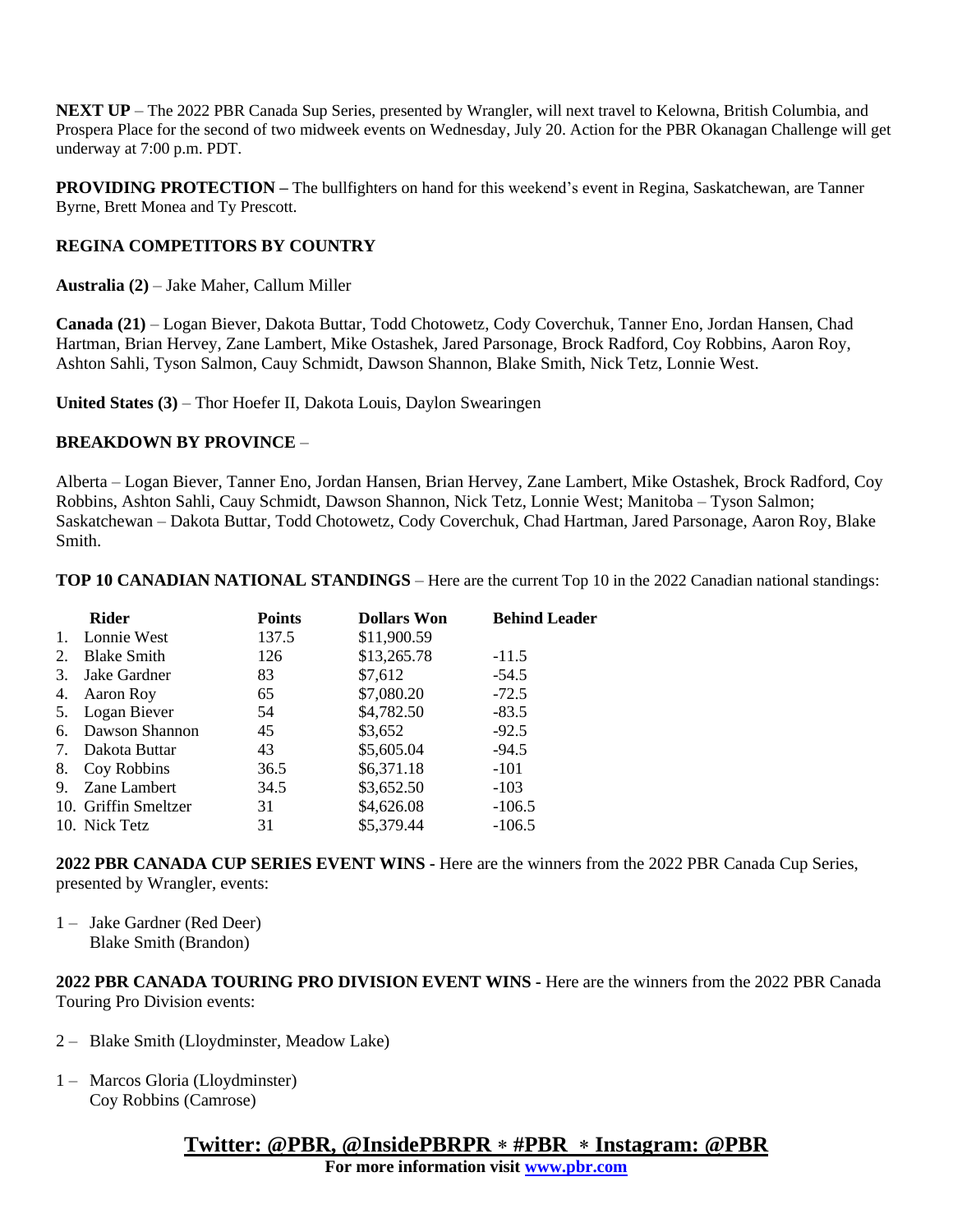Griffin Smeltzer (Prince Albert) Lonnie West (Meadow Lake)

### **2022 PBR CANADA EVENT BY EVENT RESULTS -** Here are the results from 2022 PBR Canada events:

| Event                         | Winner                  | Ag. Score |    | Can. Points High-Marked Bull (Score) |
|-------------------------------|-------------------------|-----------|----|--------------------------------------|
| Lloydminster*                 | <b>Blake Smith</b>      | 170.5     | 24 | Tractorland.ca/Ted (43.5)            |
|                               | Marcos Gloria           | 170.5     | 25 |                                      |
| Camrose*                      | Coy Robbins             | 167       | 25 | Ted (44.5)                           |
| Prince Albert*                | <b>Griffin Smeltzer</b> | 163       | 25 | Ted $(45)$                           |
| Meadow Lake $#1*$ Blake Smith |                         | 157       | 25 | Time Well Spent (45)                 |
| Meadow Lake #2* Lonnie West   |                         | 84        | 25 | Twist of Fate (43)                   |
| Red Deer                      | Jake Gardner            | 170       | 74 | Muzzle Blast (44.5)                  |
| <b>Brandon</b>                | <b>Blake Smith</b>      | 170.5     | 77 | Happy Camper (43.5)                  |

\* Denotes a Touring Pro Division event.

#### **2022 RIDES BY PBR CANADA EVENT**

| <b>City</b>          | <b>R1</b> Rides | <b>R2</b> Rides | <b>R3</b> Rides | <b>CR Rides</b> | <b>Total Rides</b> | <b>Total Riding %</b> |
|----------------------|-----------------|-----------------|-----------------|-----------------|--------------------|-----------------------|
| Lloydminster*        | 8               |                 | N/A             | N/A             | 14                 | 40\% (14/35)          |
| Camrose*             |                 | N/A             | N/A             |                 | 10                 | 28.57% (10/35)        |
| Prince Albert*       | Q               | N/A             | N/A             | 3               | 12                 | 17.91% (12/67)        |
| Meadow Lake $#1*9$   |                 | N/A             | N/A             |                 | 10                 | 31.25% (10/32)        |
| Meadow Lake #2 $*$ 3 |                 |                 | N/A             | N/A             |                    | $33.33\%$ (6/18)      |
| Red Deer             |                 | N/A             | N/A             | 3               |                    | 21.21% (7/33)         |
| <b>Brandon</b>       |                 | h               | N/A             | N/A             | 12                 | 38.70% (12/31)        |

\* Denotes a Touring Pro Division event.

**2022 PBR CANADA CUP SERIES ROUND WINS** – Here is a list of the riders who have had the most round wins on the PBR Canada Cup Series, presented by Wrangler, in 2022:

- 2 Blake Smith (Brandon Round 1 & 2)
- 1 Aaron Roy (Red Deer Round 1) Dawson Shannon (Red Deer Championship Round) Lonnie West (Brandon Round 2) Todd Chotowetz (Brandon Round 1)

**2022 PBR CANADA TOURING PRO DIVISION ROUND WINS** – Here is a list of the riders who have had the most round wins on the PBR Canada Touring Pro Division in 2022:

- 2 Dakota Buttar (Prince Albert Round 1, Meadow Lake #1 Round 1) Blake Smith (Lloydminster Round 1, Meadow Lake #2 Championship Round)
- 1 Marcos Gloria (Lloydminster Round 2) Cody Coverchuk (Lloydminster Round 2) Zane Lambert (Camrose Round 1) Logan Biever (Camrose Round 1) Coy Robbins (Camrose Championship Round)